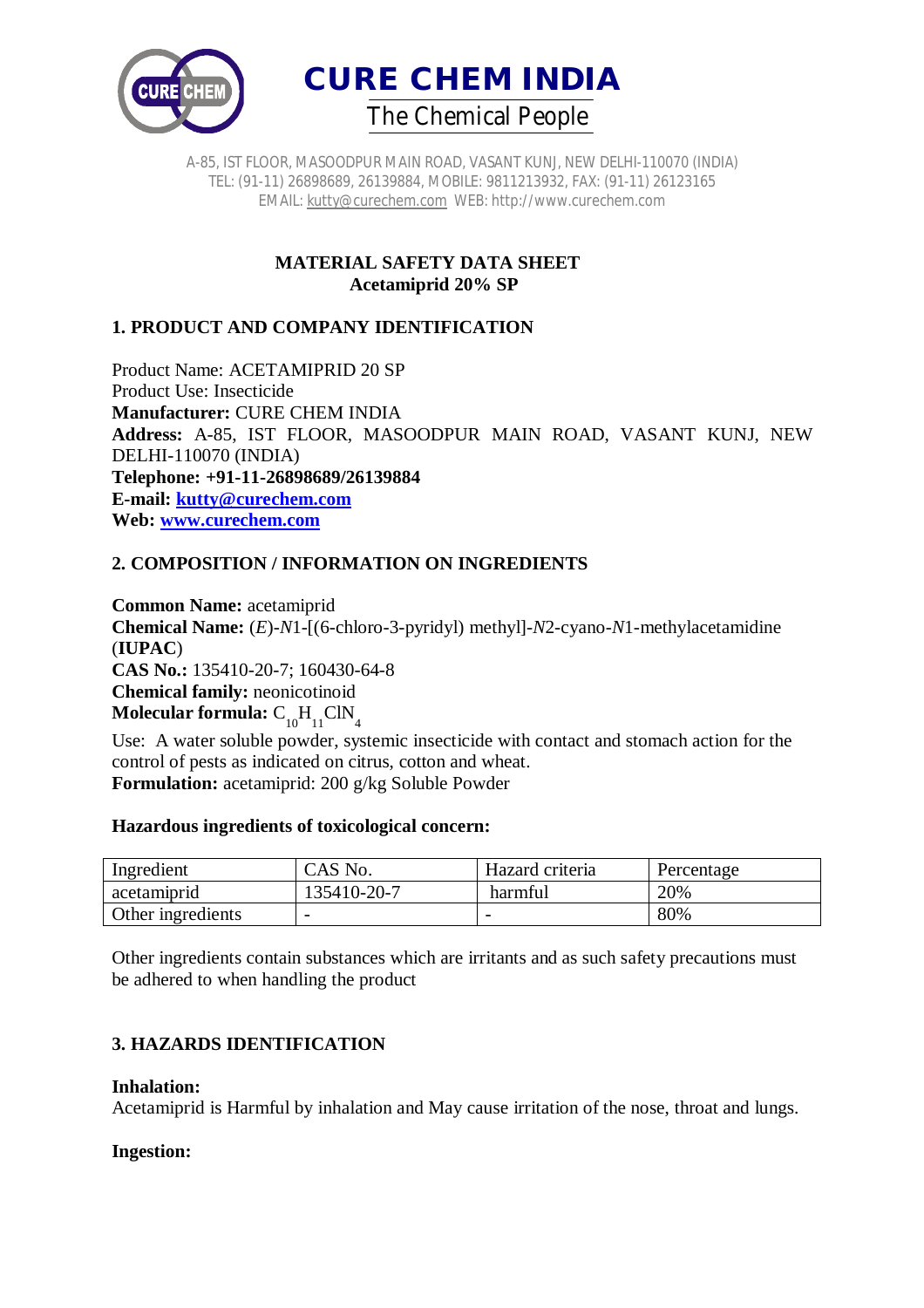

A-85, IST FLOOR, MASOODPUR MAIN ROAD, VASANT KUNJ, NEW DELHI-110070 (INDIA) TEL: (91-11) 26898689, 26139884, MOBILE: 9811213932, FAX: (91-11) 26123165 EMAIL: kutty@curechem.com WEB: http://www.curechem.com

Harmful if swallowed. Over exposure to the product may cause irritation, nausea, vomiting, diarrhoea, headache, confusion, liver effects, lethargy, muscle tremors and convulsions.

## **Skin Contact:**

The product May cause mild to moderate skin irritation due to inert ingredients.

# **Eye Contact:**

The product May cause mild to moderate skin irritation due to inert ingredients. **Other Effects:** 

Acetamiprid has been classified as an 'unlikely' human carcinogen. Acetamiprid has relatively low acute and chronic toxicity in mammals. There was no evidence of carcinogenicity, neurotoxicity, mutagenicity and/or endocrine disruption.

## **4. FIRST AID MEASURES**

**Inhalation:** Immediately remove source of contamination or move victim to fresh air. If breathing has stopped, perform artificial respiration and administer oxygen. Do not give mouth-to-mouth resuscitation if victim ingested or inhaled the substance. The person must be Kept warm and at rest. Treat symptomatically and supportively as and when required. Call a poison control center or doctor for treatment advice. Have the product container or label with you when calling a poison control center or doctor, or going for treatment. Notes to physicians: There is no specific antidote. All treatment should be based on observed signs and symptoms of distress in the patient.

#### **Skin contact:**

Remove contaminated clothing, shoes and leather goods immediately. Gently wipe off excess chemical. Wash skin gently and thoroughly with non-abrasive soap or mild detergent and large amounts of water until no evidence of chemical remains (approximately 15 to 20 minutes). Seek medical advice if irritation develops and persists.

#### **Eye contact:**

Immediately flush the eyes with gently flowing lukewarm water or sodium bicarbonate solution for 20 to 30 minutes, occasionally lifting the upper and lower lids. If irritation persists, seek medical advice immediately.

## **Ingestion:**

Do not induce vomiting. Never induce vomiting or give anything to drink to an unconscious person. If the person is alert, rinse mouth thoroughly with water and give one or two glasses of water to drink. Treat symptomatically and supportively. Call a physician or Poison Control Center.

#### **Advice on treatment:**

No specific antidote available. Treat symptomatically and supportively.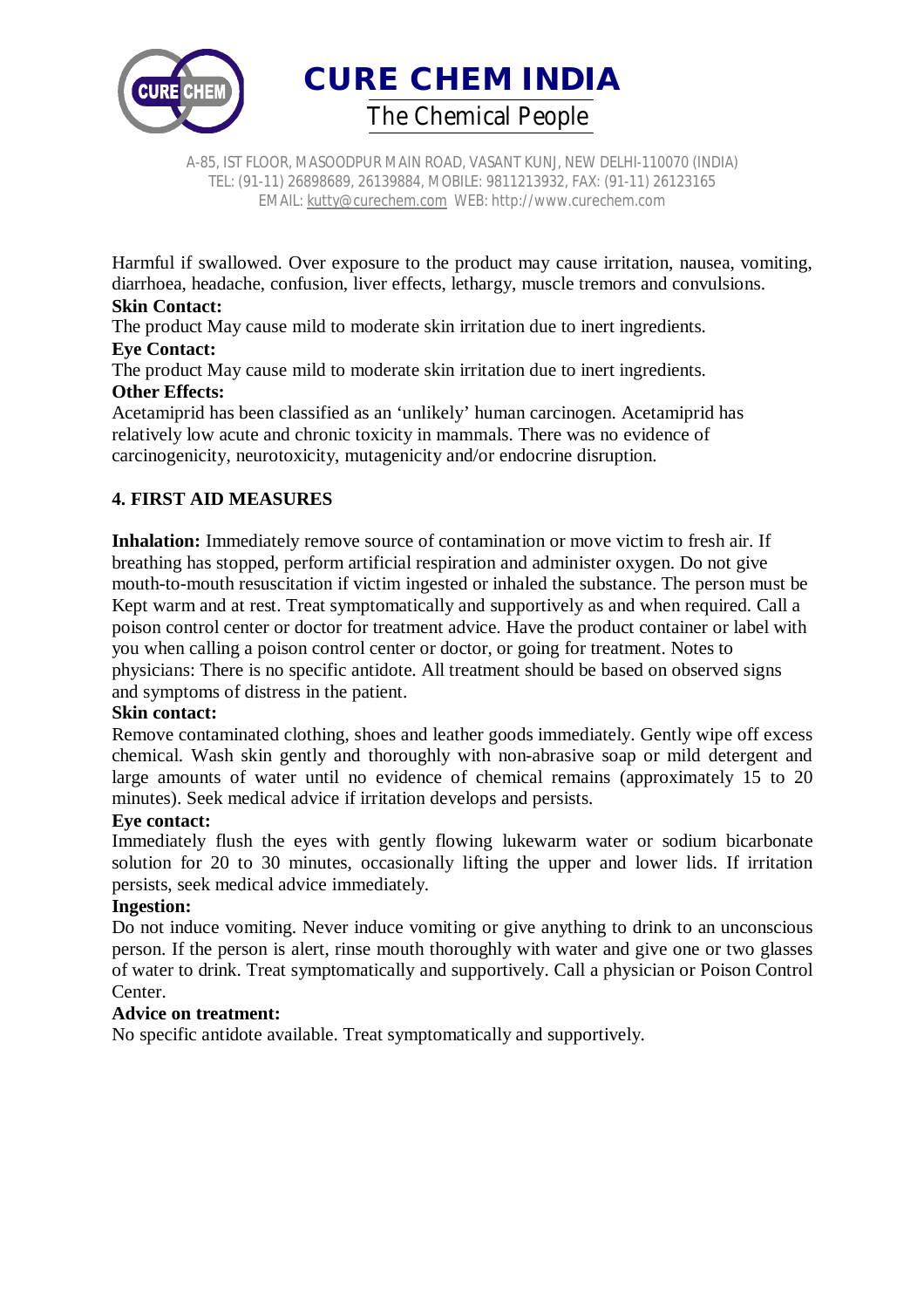

A-85, IST FLOOR, MASOODPUR MAIN ROAD, VASANT KUNJ, NEW DELHI-110070 (INDIA) TEL: (91-11) 26898689, 26139884, MOBILE: 9811213932, FAX: (91-11) 26123165 EMAIL: kutty@curechem.com WEB: http://www.curechem.com

## **5. FIRE FIGHTING MEASURES**

# **Flash point:** NOT FLAMMABLE

## **Extinguishing agents:**

Extinguish fires with carbon dioxide, dry powder, or alcohol-resistant foam. Water spray as a fog can be used for cooling of unaffected stock, but avoid water coming in contact with the product. Contain water used for fire-fighting for later disposal.

Avoid the accumulation of polluted run-off from the site.

## **Fire fighting:**

Remove spectators from surrounding area. Remove container from fire area if possible without risk. Eliminate all ignition sources in immediate area. Fight fire from maximum distance. For massive fire, use unmanned hose holder or monitor nozzles. Contain fire control agents for later disposal. Use a recommended extinguishing agent for the type of surrounding fire. Avoid inhaling hazardous vapours. Keep upwind.

This product will emit toxic fumes when burned, including fumes of  $SO<sub>4</sub>$  and May produce

irritating or poisonous mists or other products of combustion.

#### **Personal protective equipment:**

Fire-fighters and others that may be exposed should wear full protective impervious clothing, including gloves and eye protection, and self-contained breathing apparatus. Contact with the fumes and vapours should be avoided by staying upwind.

Clean all clothing before re-use. Severely contaminated clothing cannot be adequately decontaminated, and must be disposed as a hazardous waste. Shower with soap and water after contact with this product.

## **6. ACCIDENTAL RELEASE MEASURES**

## **Personal precautions:**

Avoid contact with skin and eyes. Do not inhale spray or fumes. For personal protection see Section 8.

#### **Environmental precautions:**

Do not allow entering drains or watercourses. Spillage or uncontrolled discharges into water courses (or public waters) must to be reported immediately to the Police and to the Department of Water/Environmental Affairs.

#### **Occupational spill:**

For small liquid spills, soak up with lime, damp earth or sand, or other non-combustible absorbent material and place into containers for later disposal. For large liquid spills, contain the liquid for later disposal. In situations where product comes in contact with water, contain contaminated water for later disposal. Do not flush spilled material into drains. Keep spectators away.

## **7. HANDLING AND STORAGE**

## **Handling:**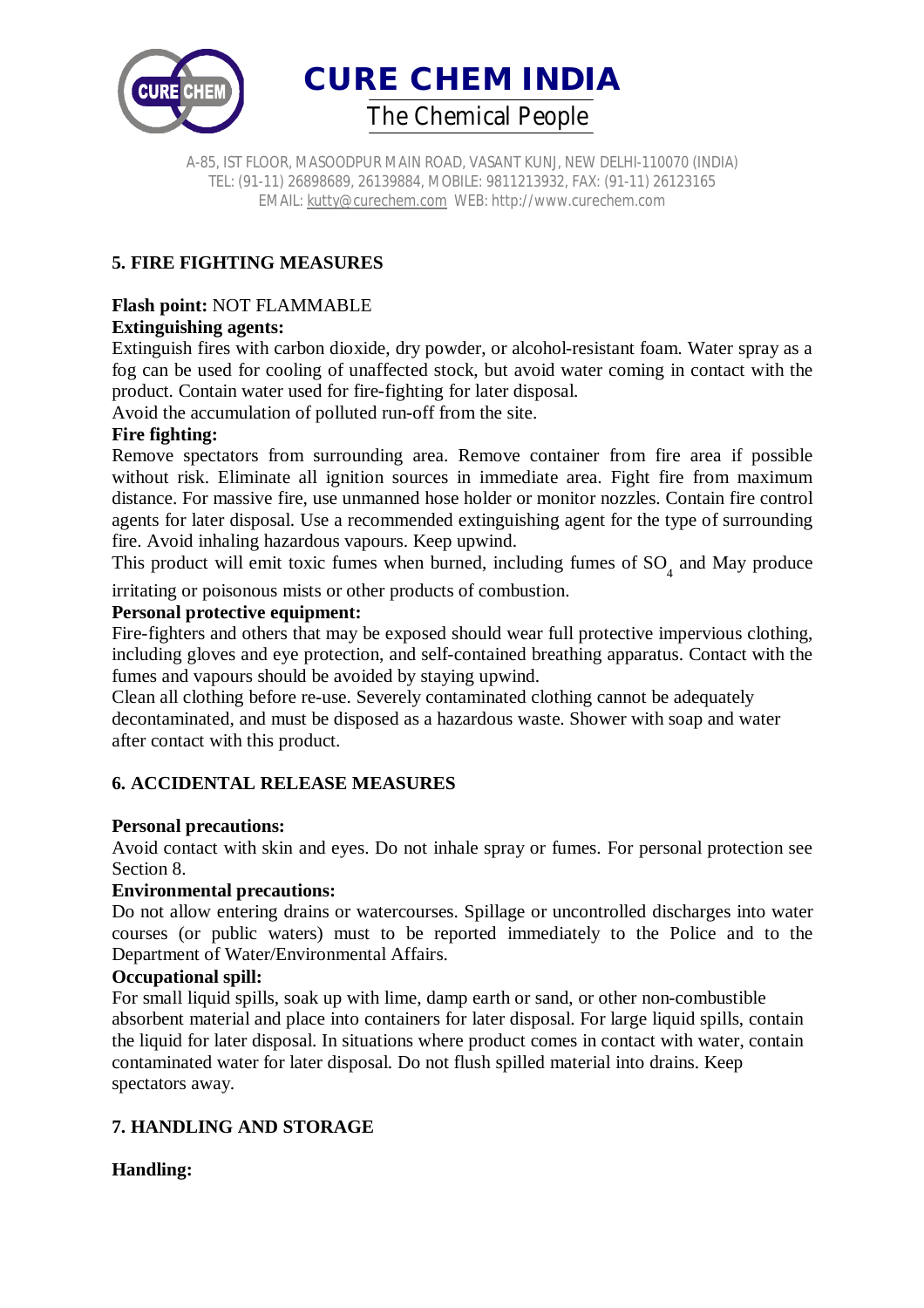

A-85, IST FLOOR, MASOODPUR MAIN ROAD, VASANT KUNJ, NEW DELHI-110070 (INDIA) TEL: (91-11) 26898689, 26139884, MOBILE: 9811213932, FAX: (91-11) 26123165 EMAIL: kutty@curechem.com WEB: http://www.curechem.com

Harmful if swallowed. Acetamiprid is a Mild irritant to eyes and skin. Avoid contact with eyes and skin, and inhalation of dust, spray and vapour. Use with adequate ventilation. Wash hands before eating, drinking, chewing gum, smoking, or using the toilet. Remove clothing immediately if the product gets inside. Then wash skin thoroughly using a non-abrasive soap and put on clean clothing.

Do not apply directly to areas where surface water is present, or to intertidal areas below the mean high water mark. Water used to clean equipment must be disposed of correctly to avoid contamination.

**Storage:** Keep out of reach of unauthorized persons, children and animals. The product must be Stored in its original labelled container in shaded, well-ventilated area and in dry area. Not to be stored next to foodstuffs and water supplies. Local regulations should be complied with.

## **8. EXPOSURE CONTROLS AND PERSONAL PROTECTION**

Comply with occupational safety, environmental, fire, and other applicable regulations. **PERSONAL PROTECTIVE EQUIPMENT:** 

#### **Respirator:**

Where exposure through inhalation may occur when handling and/or when preparing the spray mixture, wear a face mask. If the product is used in dusty or confined conditions or spillage and fire conditions a respirator suitable for protection from dusts and mists of pesticides is adequate.

## **Clothing:**

Employee must wear appropriate protective (impervious) clothing, boots, hat and equipment to prevent repeated or prolonged skin contact with this substance. Do not wear leather clothing.

## **Gloves:**

Employee must wear appropriate chemical resistant protective gloves to prevent contact with this substance.

## **Eye protection:**

The use of safety goggles (full-face shield) is recommended.

*Emergency eye wash:* Where there is any possibility that an employee's eyes may be exposed to this substance; the employer should provide an eye wash fountain or appropriate alternative within the immediate work area for emergency use.

## **9. PHYSICAL AND CHEMICAL PROPERTIES**

**Appearance:** Light blue powder with no visual extraneous matter. **Odour:** Mild chemical odour. **Flammability:** Not flammable. **Flash point:** Not applicable. **Density:** 0.5 - 0.55 g/ml **pH:** 6 to 8 **Solubility:** Completely soluble in water. **Wettability:** max 60 sec.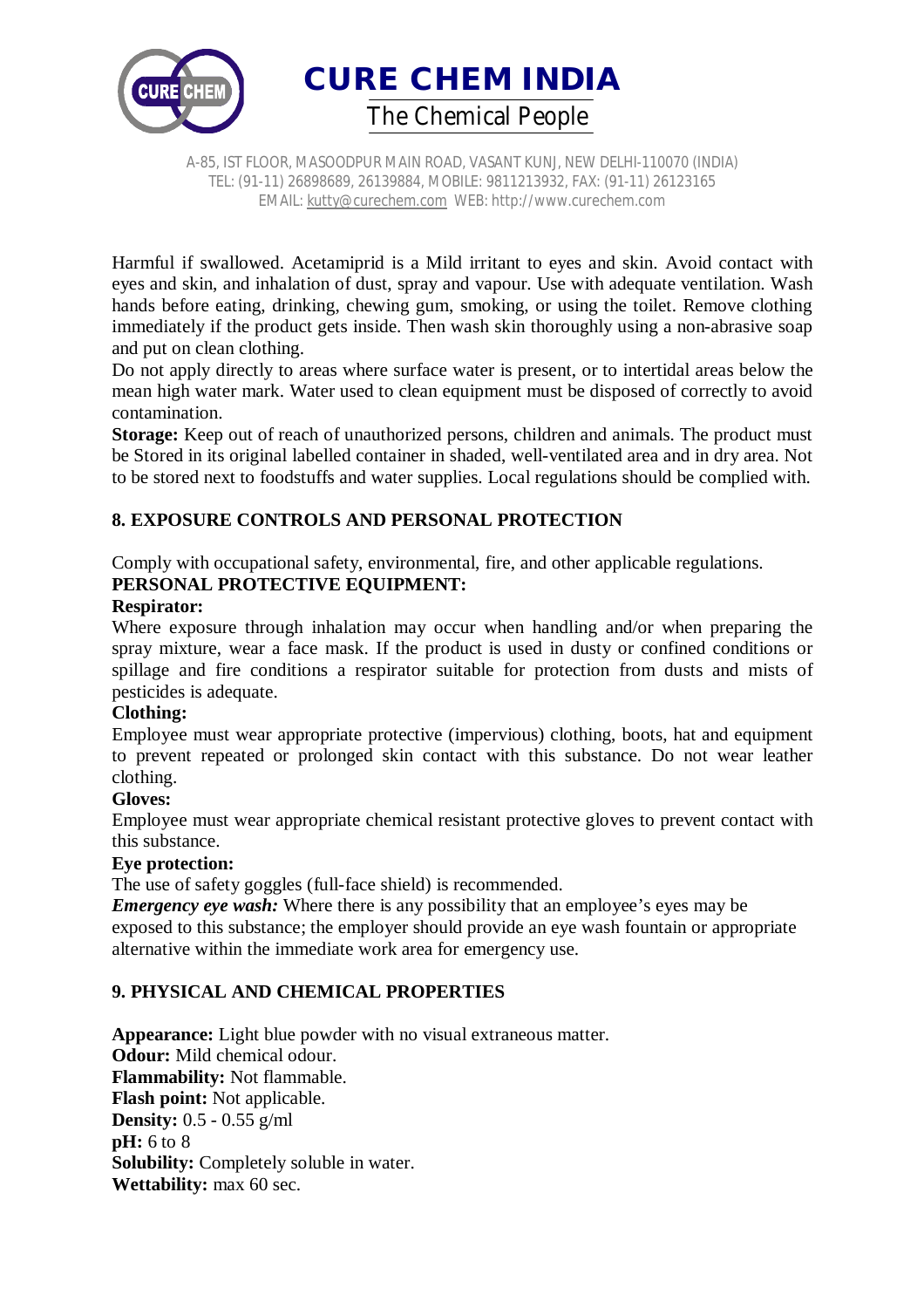



## **10. STABILITY AND REACTIVITY**

## **Storage Stability:**

The product is stable for 2 years when stored at room temperature in normal warehouse conditions in original packaging.

#### **Stability:**

Keep the product in a cool, dry place at below 30 °C. Protect from sunlight, open flame and sources of heat. Avoid contact with oxidizing agents, strong acids and bases. Not corrosive.

#### **Incompatibility:**

Acetamiprid is Incompatible with hydroxylamine, magnesium and sodium hypobromite.

#### **Decomposition products:**

Fire may produce irritating or toxic fumes such as oxides of carbon, and nitrogen, hydrogen chloride and other mists or other products of combustion.

## **11. TOXICOLOGICAL INFORMATION**

## **Acute Effects:**

**Eyes:** Acetamiprid technical is a non-irritant. Formulation may cause mild to moderate irritation due to inert ingredients. **Skin:** Acetamiprid technical is a non-irritant. Formulation may cause mild to moderate irritation due to inert ingredients.

**Dermal sensitization:** Not expected to be a skin sensitizer. Individuals may develop an allergic response.

**Ingestion:** Moderately toxic by ingestion. Symptoms may include diarrhoea and stomach pain.

# Oral LD<sub>50</sub> rats:

Acetamiprid technical: In water male: 417 & female 314 mg/kg

And male: 217 & female 146 mg/kg

Formulation calculated: 1065 mg/kg (730-2085 mg/kg)

# Dermal  $LD_{50}$  rats:

Acetamiprid technical: >2000 mg/kg

Formulation calculated: >2000 mg/kg

# $\text{Inhalation LC}_{\text{50}}(4 \text{ hours})$ :

Acetamiprid technical: >0.29 mg/ℓ

Formulation calculated: Harmful

**Mutagenicity:** No evidence of mutagenicity. Acetamiprid showed Negative result in the Ames test.

**Teratogenicity:** No teratogenicity or fetotoxicity was observed at the tested doses.

**Carcinogenicity:** No carcinogenic potential. Acetamiprid is classified as an 'unlikely' human carcinogen.

**Endocrine disruption:** No evidence of endocrine disruption.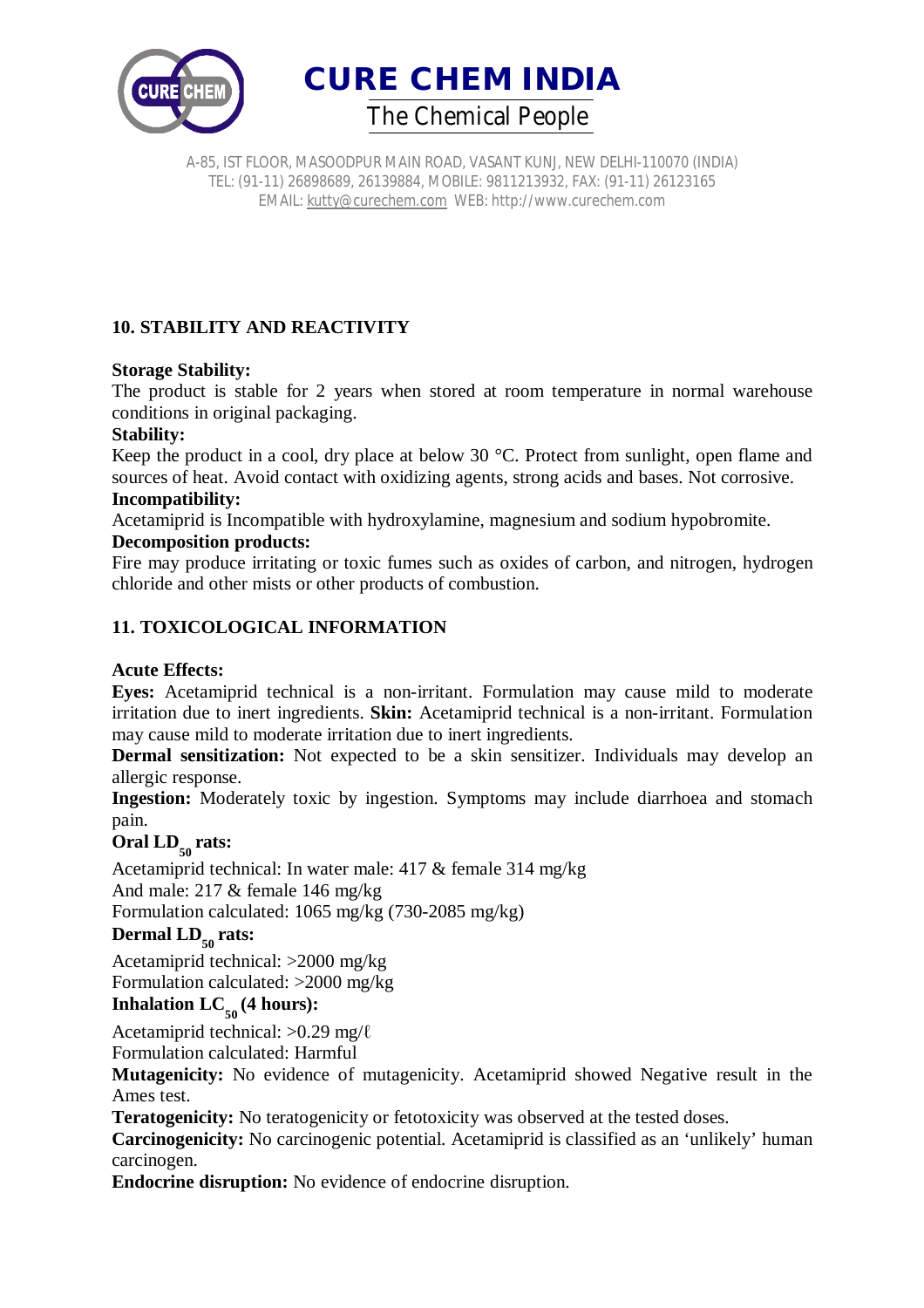



**ADI:** 0.07 mg/kg

## **12. ECOLOGICAL INFORMATION**

#### **Mobility, Degradability & Accumulation:**

Acetamiprid is a mobile, rapidly biodegradable compound in most soils. Half-lives range from <1 day to 8,2 days in all studies. No major issues for soil mobility since low use rate and rapid degradation reduce the amount for offsite movement. The major degradate; methyl (6-chloro-3-pyridyl) methyl amine was more persistent than the parent acetamiprid. However the degradate was found to be of low significance. Acetamiprid is moderately to highly mobile in tested soils with Kd values of less than 4,1 m $\ell$ /g and Koc values in the range of 132 to 267 mL/g. Acetamiprid is stable to hydrolysis at environmental temperatures, and photodegrades relatively slowly in water, which makes it more persistent in water, half-life is 34 days at pH 7 at 25 OC. Environmental residues in drinking water are predicted to be low. Acetamiprid is relatively non persistent and though it is mobile, rapid degradation will reduce its potential to leach to groundwater. It is not expected to bind strongly to aquatic sediments. The degradation products have the potential to leach to groundwater. However, such contamination will not be of toxicological significance. Approximately > 90% of acetamiprid administrated to rats is metabolised.

## **ECOTOXICOLOGY:**

**Birds:** Low acute risk to birds. Oral LD<sub>50</sub>: Bobwhite quail: 180 mg/kg Mallard ducks: 98 mg/kg Fish: Low acute risk to fish. LC<sub>50</sub> (24 - 96 hours): carp: > 100 mg/ $\ell$ Acetamiprid will not bio-accumulate in fish and in sediment. **Daphnia:** Low acute risk. EC<sup>50</sup> (48 hours): *Daphnia magna:* 49,8 mg/ℓ LC<sub>50</sub> (24 hours): > 200 mg/ $\ell$ **Bees:** Toxic to bees.  $LD_{50}$ : contact: 8,1 Ng/bee oral: 14,5 Ng/bee **Algae:**  EC<sup>50</sup> (72 hours): *Scenedesmus subspicatus* > 98,3 mg/ℓ **Earthworms:**  $LC_{50}$  at day 14: 9 mg/kg Product may be harmful to aquatic organisms.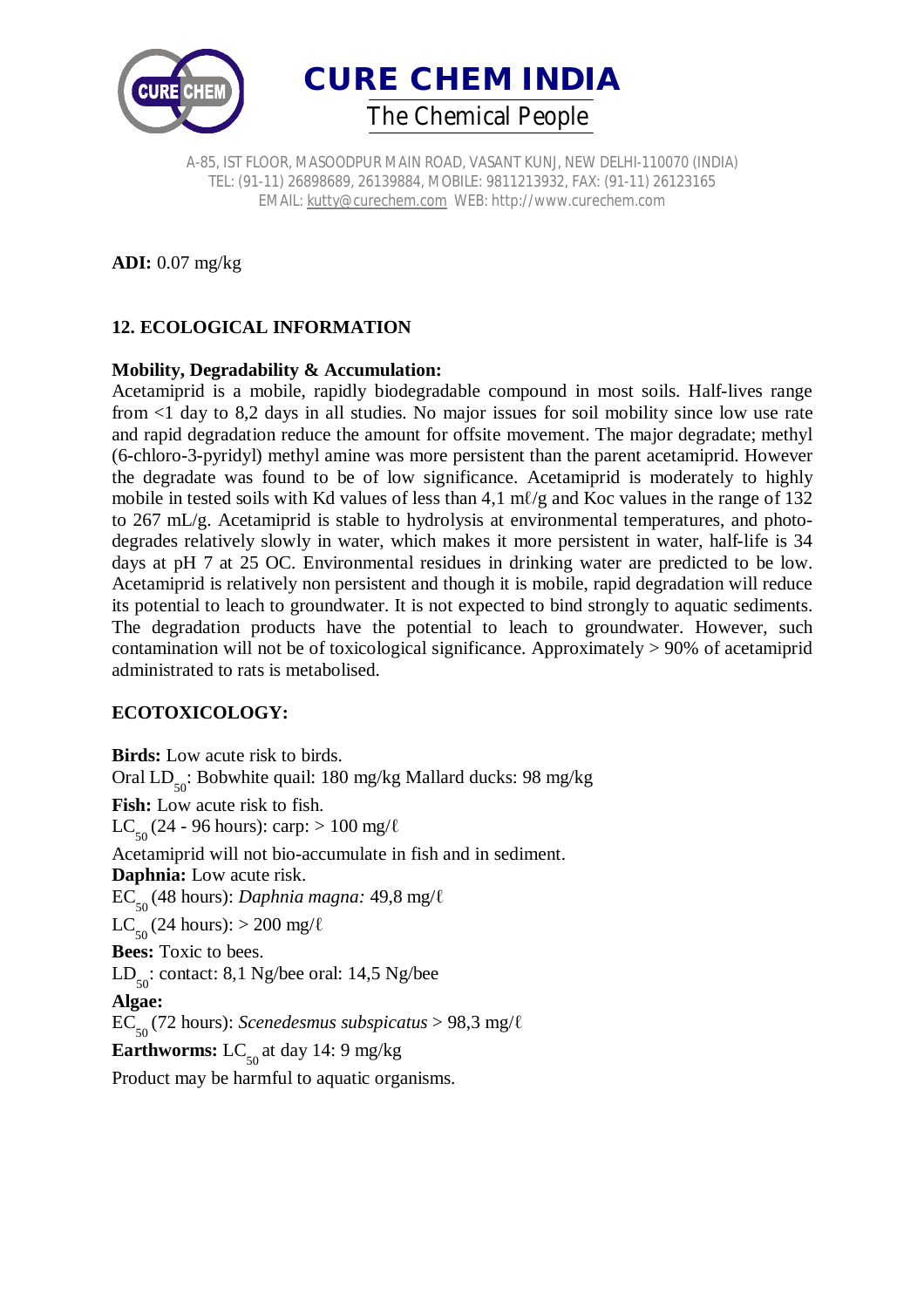

A-85, IST FLOOR, MASOODPUR MAIN ROAD, VASANT KUNJ, NEW DELHI-110070 (INDIA) TEL: (91-11) 26898689, 26139884, MOBILE: 9811213932, FAX: (91-11) 26123165 EMAIL: kutty@curechem.com WEB: http://www.curechem.com

# **13. DISPOSAL CONSIDERATIONS**

## **Pesticide and container disposal:**

Open dumping or burning of this pesticide is prohibited. Never pour untreated waste or surplus products into public sewers or where there is any danger of run-off or seepage into water systems. Do not contaminate rivers, dams or any other water sources with the product or used containers.

Emptied containers retain vapour and product residues. Observe all labelled safeguards until container is destroyed.

TRIPLE RINSE empty containers in the following manner; Invert the empty container over the spray or mixing tank and allow to drain for at least 30 seconds after the flow has slowed down to a drip. Thereafter rinse the container three times with a volume of water equal to a minimum of 10 % of that of the container. Add the rinsings to the contents of the spray tank before destroying the container in the prescribed manner.

Do not re-use the empty container for any other purpose. Destroy it by perforation and flattening and bury in an approved dump site. Prevent contamination of food, feedstuffs, drinking water and eating utensils.

## **14. TRANSPORTATION INFORMATION**

**UN No.:** NOT REGULATED **Road Transport ADR/IRD:** NOT REGULATED **Maritime Transport IMDG/IMO:** NOT REGULATED

## **15. REGULATORY INFORMATION**

**Symbol:** Xn, Xi, **Indication of danger:** Harmful, Irritant **Risk phrase(s): R 20/22** Harmful by inhalation and if swallowed. **R 36/37/38** Irritating to eyes, respiratory system and skin. **Safety phrases: S 1/2** Keep out of reach children. **S 13** Keep away from food, drink and animal feeding stuffs. **S 22** Do not breathe dust. **S 24/25 Avoid** contact with skin and eyes. **S 26** In case of contact with eyes, rinse immediately with plenty of water and seek medical advice. **S 36/37/39** Wear suitable protective clothing, gloves and eye/face protection. **S 61** Avoid release to the environment. Refer to special instructions/safety data sheets.